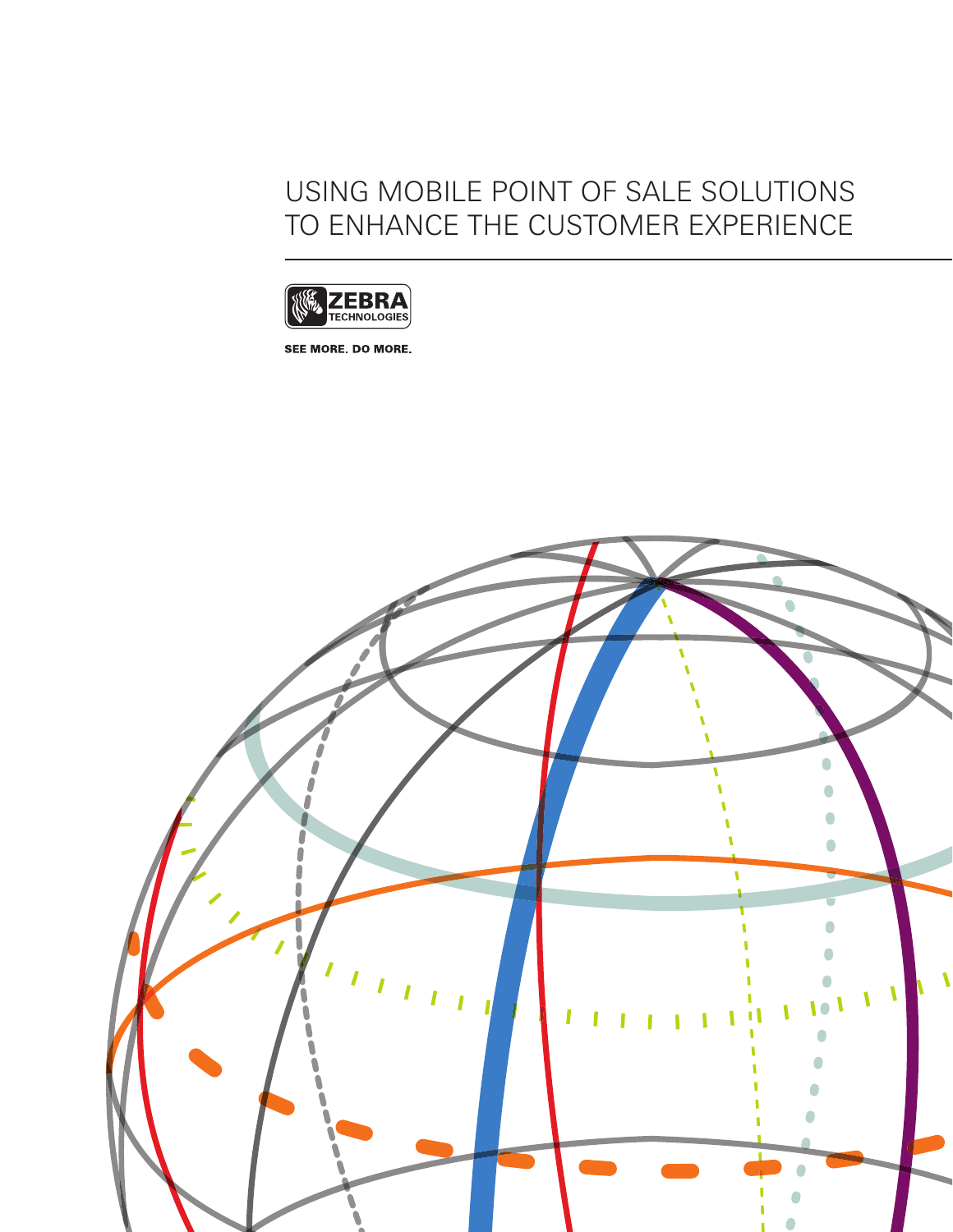# MOBILE POINT OF SALE

MANY RETAILERS ARE PILOTING NEW TECHNOLOGIES IN THEIR STORES, BUT ONE TYPE IN PARTICULAR HAS THE POTENTIAL TO FOREVER CHANGE HOW A TRANSACTION OCCURS BETWEEN A BUSINESS AND ITS CUSTOMER: MOBILE POINT OF SALE.

The process of checking out in a store hasn't changed much since the 1950s: Shoppers choose the merchandise they want to purchase and then approach fixed counters and store associates to pay for the items.

Starting in the 1970s, retail began a transformation with point of sale (POS) terminals replacing cash registers and credit cards becoming the norm. However, the process of selecting items and going to a fixed place in the store to pay for them largely remained the same. That is, until retailers began introducing mobile POS.

These solutions give the retailer the ability to process payments anywhere with any card type, including debit, credit, loyalty and gift cards.

Mobile POS solutions consist of a handheld mobile computer or device with a payment card reader and compact, portable printer. Once the store associate swipes the card, the data is encrypted and sent over a wireless network. After the charge is authorized, the shopper signs the screen on the device and the associate prints a receipt on the spot.

JC Penney, Sephora and other major retailers announced initiatives in 2012 to use tablets, smartphones and other devices to employ mobile checkout, with some such as AT&T stating they plan to eliminate all counters and stationary POS systems in the next couple of years.

The growth potential is tremendous.

According to Lee Holman, lead retail analyst for IHL Group: "More than three-quarters of retailers are expecting to increase their 2013 spending on mobile POS over 2012 levels. To put it in perspective, big data is the next most sought-after major technology in retail, and the expected increase for mobile POS outpaces that for Big Data by 20 percent."

Forward-looking retailers understand that if they are

going to even the playing field, they must embrace a seamless experience between online and in-store destinations.

As consumers evolve their shopping behaviors and expectations, retailers are experimenting with different channels to ship and sell their merchandise. For example, during the 2012 holiday season, a number of retailers tested different options to fulfill orders. Some relied on local stores to ship merchandise ordered online to reduce shipping time and costs. To address the omni-channel shopper, other retailers tried new formats. For example, to kick off the 2012 holiday season, the craft marketplace Etsy took its sellers' merchandise to a pop-up store. Also, Bonobos, a men's online-only apparel store, and Piperlime, a Gap, Inc. online store, opened their first brick-and-mortar locations in 2012. Without existing infrastructure to worry about, such retailers can implement mobile POS solutions as they test different formats.

It also opens up opportunities for organizations without four walls. It can be found in places such as farmers markets and on food trucks as well as on delivery trucks and trains. It's used not only for queue busting in a store or tableside payments in a restaurant, but also for utility billing and route sales receipts.

Technically, it could even be used in places where cash or check payments are the primary option today, such as a home delivery business. Mobile devices bring the Internet anywhere – meaning online payments can happen just about anywhere as well, including places where building a traditional IT infrastructure might be a challenge.

A complete solution eases integration, enabling merchants to quickly move from installation to application. While this is just the start of the mobile POS journey, the potential to forever change the way a business interacts with its customers and customers interact with a business is tremendous.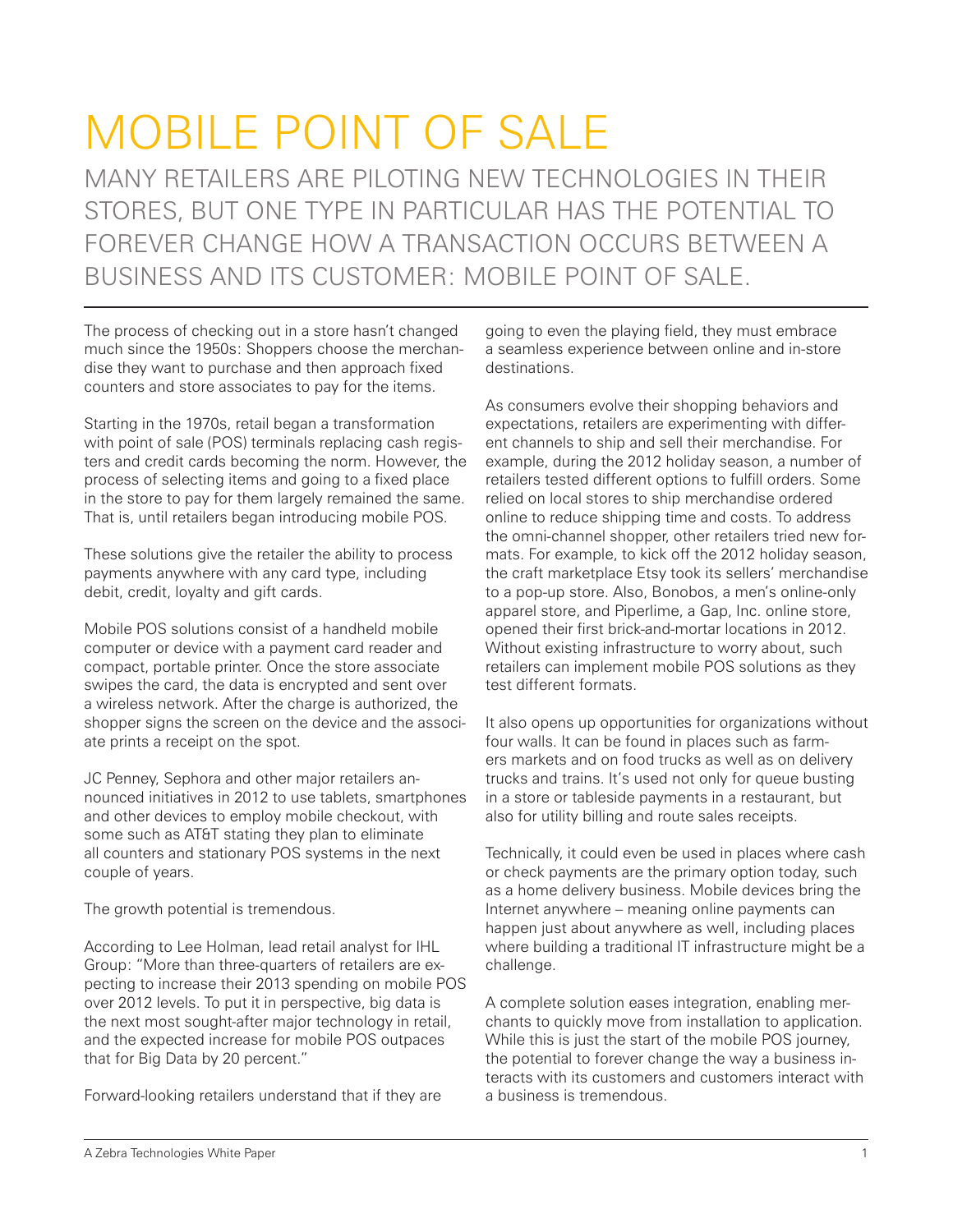### BENEFITING BOTH THE CONSUMER AND THE BUSINESS

#### Making a Transaction More Personal and Providing a Better Shopping Experience to Build Customer Loyalty

The process of checking out in a store hasn't changed much since the 1950s: Shoppers choose the merchandise they want to purchase and then approach fixed counters and store associates to pay for the items.

Starting in the 1970s, retail began a transformation with point of sale (POS) terminals replacing cash registers and credit cards becoming the norm. However, the process of selecting items and going to a fixed place in the store to pay for them largely remained the same. That is, until retailers began introducing mobile POS.

These solutions give the retailer the ability to process

payments anywhere with any card type, including debit, credit, loyalty and gift cards.

Mobile POS solutions consist of a handheld mobile computer or device with a payment card reader and compact, portable printer. Once the store associate swipes the card, the data is encrypted and sent over a wireless network. After the charge is authorized, the shopper signs the screen on the device and the associate prints a receipt on the spot.

JC Penney, Sephora and other major retailers announced initiatives in 2012 to use tablets, smartphones and other devices to employ mobile checkout, with some such as AT&T stating they plan to eliminate all counters and stationary POS systems in the next couple of years.

# INCREASING ENGAGEMENT, CREATING NEW EFFICIENCIES AND BOOSTING SALES

*Engage More*. "Mobile is the new face of engagement," according to a report published by Forrester in 2012.1 The enabled store associate is the differentiator, connecting with shoppers no matter when or where they shop.

When Home Depot announced its mobile POS investment and rollout in 2010, its CEO Frank Blake described why the company called its program First Phone: "We call it the First Phone because its core purpose is to reduce tasking time for our associates so that they can instead focus on customer service."<sup>2</sup>

With a handheld device that combines a variety of uses, such as inventory management, label printing with POS and a walkie-talkie, the home improvement retailer wanted to help its customers – whether doit-yourself or professional ones – by delivering better service in the aisle in real-time.

Today's consumers are knowledgeable and reliant on mobile devices to research prices and read reviews right in the aisles of the store. When armed with their own mobile devices, retailers never have to leave a shopper's side. They can look up a customer's information, check inventory, verify prices, and quickly and conveniently check out a shopper. Mobile POS can empower the store associate as he freely moves around on the store floor. It also gives the retailer visibility into assets and transactions, which in turn gives them visibility into opportunities to create new value.

*Be More Efficient.* Mobile POS can create new efficiencies. Some studies show that mobile POS terminals can speed up the transaction time, cutting the average transaction time in half and making contactless credit card payments five times faster than those requiring a signature.<sup>3</sup> When shoppers get ready to check out, they are ready to go, not ready to stand in a long line.

Also, with less counters in the store, it frees up space for other uses. Based on changing shopping trends and needs, the retailer can "reset" a store without being concerned about fixed wires and stations.

Mobile POS also can eliminate checkout "deserts," especially in big-box stores. Research shows that the leading retailers in the U.S. have at least 25 percent of their store floor space in such "POS deserts."<sup>4</sup> By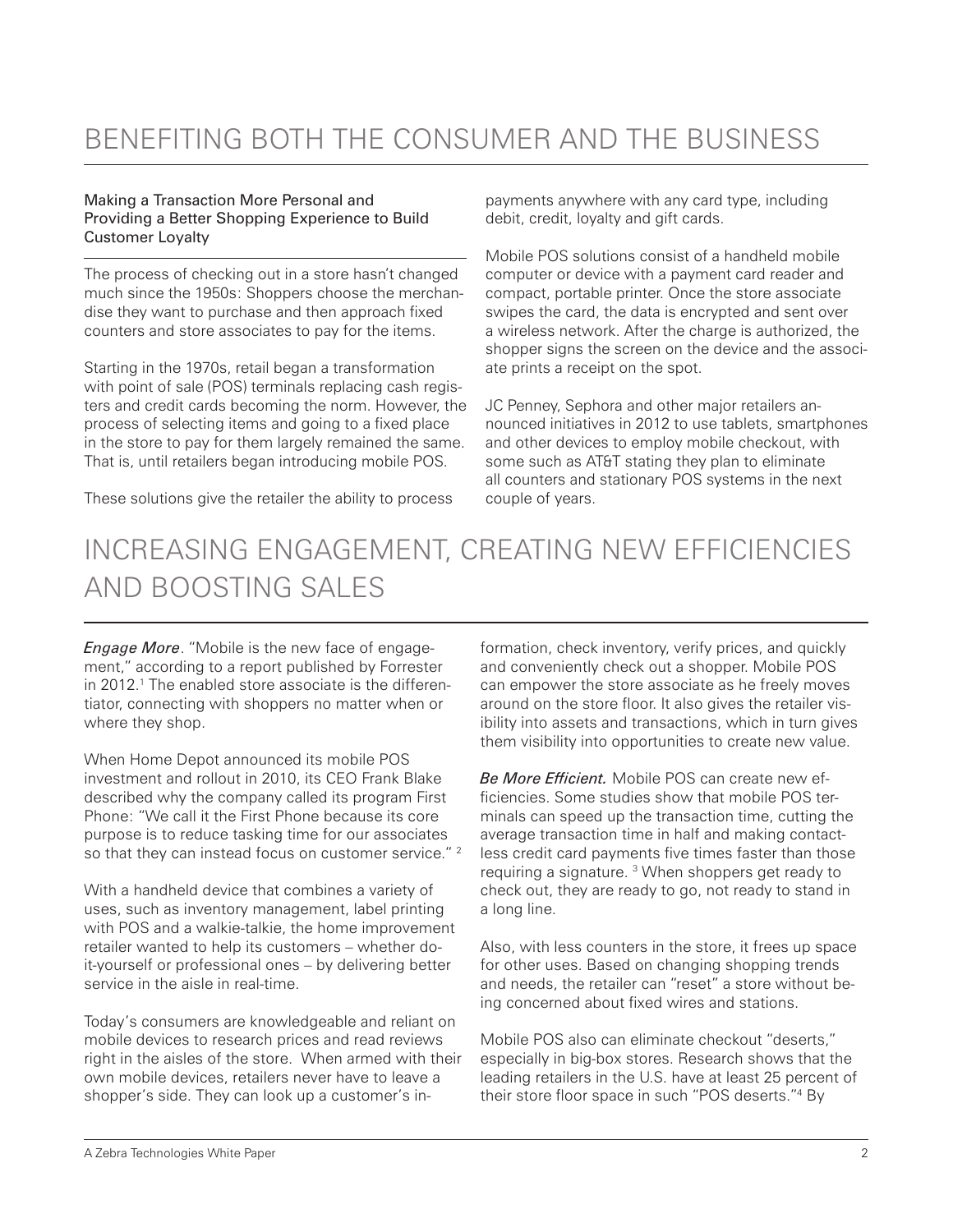providing quicker access to checkout, it enhances the customer experience and potentially increases sales as shoppers may be less likely to abandon carts.

Additionally, mobile POS has value during peak shopping periods such as the holidays. Depending on the season, retailers can supplement their fixed terminals with mobile POS in specific departments that typically have increased transactions during certain seasons.

*Sell More.* Using mobile POS can help retailers combat the trend of "showrooming" in which shoppers visit physical store locations to see and touch products in person, but then leave the store and purchase them online. Such technologies help the store associate provide an experience the shopper may not receive through an online store.

When associates are armed with information, they can help increase sales – whether that's through closing a sale faster, upselling related products or pointing out an item the shopper may need with her planned purchase. They can also help make a sale even if the item isn't located in the store by checking inventory in

other locations, completing the transaction and giving the shopper a receipt right on the spot. Thirty-two percent of U.S. consumers expect retailers to have the ability to place an online order.<sup>5</sup> Mobile tools may even provide visibility into the supply chain, equipping the associate with the ability to look beyond store locations and determine when additional stock will ship and reserve items for consumers.

Outside of retail, event venues are finding value in mobile POS. For example, one stadium now uses them to process debit and credit cards in the stands or anywhere in the park. Also, onsite payment processing is beneficial to route sales operations because it reduces the resources needed to support them. Billing departments have fewer invoices to process and customer service has fewer calls to resolve because customers can review and approve invoices with their route sales. And finally, some restaurants now offer tableside payments, creating more efficiencies for wait staff who can turn over tables faster while increasing security of credit and debit cards for consumers because they never leave the table.

#### IMPLEMENTING MOBILE POS

Companies are aggressively looking at new and better mobile and in-store payment options, and new solutions are continually in development. For example, in 2012, VISA launched V.me, a cross channel digital wallet. Additionally, PayPal rolled out a new payment system in Home Depot stores throughout the U.S. that lets users store their PayPal information on their mobile phone or on a PayPal Card. There is also Google Wallet, which uses near field communication (NFC) technology, letting users pay for items by tapping their phone on special terminals at checkout.

While the idea of mobile POS may be exciting, it can become easy to get caught up in the "cool factor" of how it's being used in a store today such as Apple. In Apple's case, the retailer did not have legacy infrastructure so its planning and implementation looks quite different than a retailer that's been in business for 50 years, for example.

The retailer needs to first think through the business need or business case for the technologies. What is the value proposition it can offer customers? Faster

checkouts? Capturing more sales? What is the consumer experience it wants to create?

Then the retailer should think through the entire implementation, considering both the technology and process. It starts with the infrastructure it needs and goes through to the actual use of the solutions on the floor.

If there is a legacy system in place, it's important to ask: What will the impact of mobile POS have on the IT infrastructure? There are various options to consider. For example, mid-sized merchants can leverage mobile POS as a lower cost alternative to a traditional POS system. In some instances, mobile POS may not make sense to use exclusively, such as in high item volume/low value retailers. Larger and enterprise merchants may use mobile point of sale as a compliment to their existing POS systems, at least initially.

As part of the planning process, the organization needs to consider how the solution becomes part of the sales process, including how employees will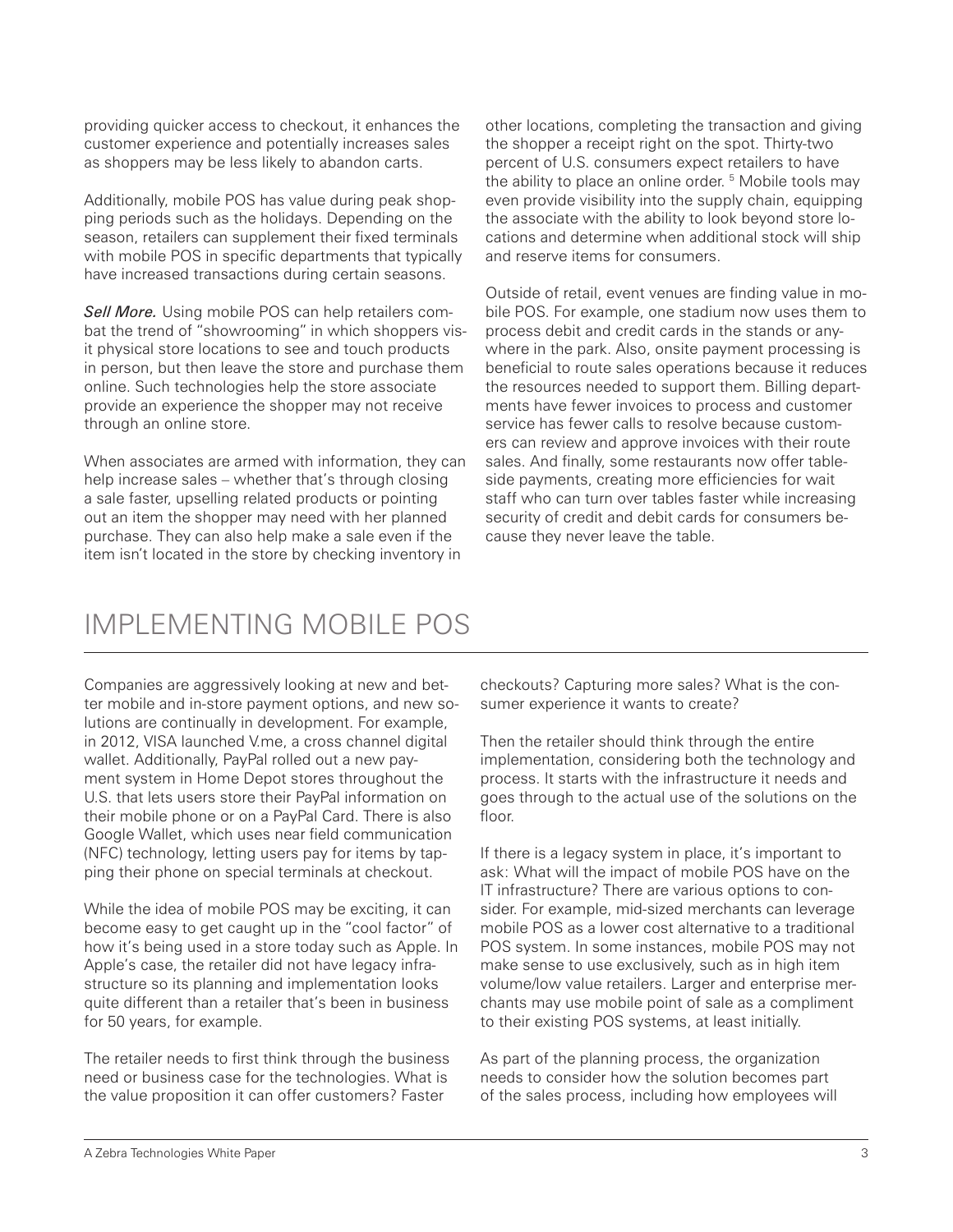interact with customers. Will they move around the store? Stand in one location and have customers approach them? What will they do as customers line up behind or around them? Will there be central printing with strategically placed desktops or kiosks? Or will the focus only be on handheld printing devices? And, as checkouts can happen any place in the store, how will the retailer monitor items that the customers have paid for and minimize theft?

Additionally, there are two ways to use mobile POS. First, the retailer can scan items in the shopping cart before they reach a fixed POS terminal and print out a barcode that another associate uses to scan and check out the customer, eliminating the need to remove items from the cart. Or, the retailer can use mobile POS as a complete payment station to check out the customer on the spot. In that case, how will the retailer handle removing hangers, folding items, removing security tags and putting the items in a bag? Some retailers have movable stations that can help

with the steps that go beyond scanning an item and processing the payment.

Also, in implementing mobile POS as part of its strategy, the retailer should consider what additional training its staff might need as it incorporates technology into the sales process. With consumers' shopping and buying habits evolving, the retailer needs to help its associates sell; a shopper could leave a store at any time after seeing the item to search for the best price and purchase it online. Store associates may need to be incentivized to sell items that are not physically located in the store.

After the initial investment, one of the largest costs in a mobile technology deployment is the day-to-day management of such devices. Using central management simplifies software updates and the rollout of new applications. Remote monitoring and troubleshooting can help resolve any issues quickly, and maximize uptime and employee productivity.

#### ADDRESSING THE SECURITY CONCERNS

Mobility means an "untethered workforce." It also means bringing devices such as tablets and smart phones into the work environment that were originally designed for the consumer.

While this use empowers workers with technologies that they are comfortable using in their day-to-day lives, the challenge is that such devices on their own may not be the most secure. For example, smartphones and tablets have open architectures. Any data that's stored on the devices or transmitted wirelessly must be secure and encrypted. Other devices provided by mobile computer suppliers like Motorola are largely compliant with PCI regulations and encrypt sensitive information.<sup>6</sup>

It's important to address the security – not just for the sake of the retailer's reputation – but also to comply with the Payment Card Industry Data Security Standard (PCI DSS) as well as any local or regional laws. For tier 2 and 3 retailers, becoming PCI compliant can take some time – two years on average – to complete the proper auditing and certifications. The retailer should make sure only authorized users can access the devices, data and network to help comply with PCI. 7 There are solutions that create a firewall

and data encryption to protect both the data on the devices as well as in transit.

There are also more technologies coming in the near future, which will continue to enhance security on such devices in the workplace.

Beyond concerns about keeping the data secure, some retailers may wonder how to monitor what items have been paid for and what ones haven't. For those who don't use security tags, one recommendation is to introduce mobile POS slowly – first in departments that have less theft, reducing risk.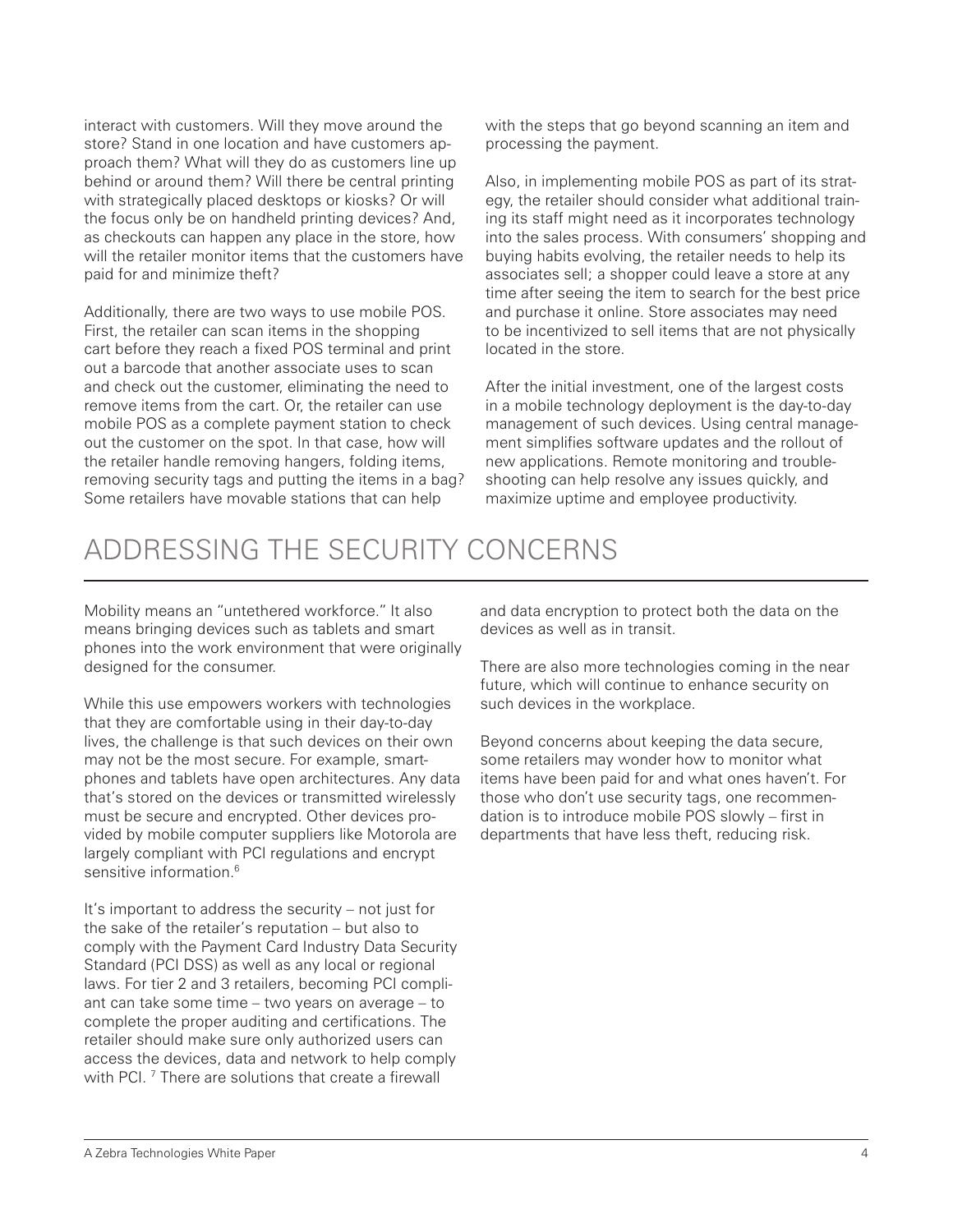Of course, it's not just about checkout – other technologies are important to consider in making a differentiated experience.

In other words, investments in new technologies should connect to the enterprise system to ensure they are scalable and work together seamlessly. This includes both e-commerce and point of sale systems.

From self-service kiosks that empower shoppers to RFID inventory accuracy solutions that improve visibility to customer loyalty offerings that help retailers increase repeat shoppers, new technologies can create greater efficiencies and more loyal customers. Finding a provider who has a robust partner network and portfolio to offer a complete solution eases integration, enabling merchants to quickly move from installation to application.

Additionally, with many retailers operating in information siloes, being able to combine a variety of information from past purchases to preferences on customer service in one database – and then making that available on a mobile device – would further empower the store associate. An Aberdeen study noted top retailers are moving toward integrating their POS systems with other critical areas such as customer relationship and inventory management systems.<sup>8</sup>

It would also help meet the needs of today's omnichannel shopper, which expect to have the same experience with a brand whether it's online or in the store.

## LOOKING AHEAD

Finding ways to connect the offline to the online – not only in terms of the brand's channels but also to social networks – can help differentiate the company. Now being called the "fourth retail channel" in the omni-channel experience (with the third being mobile), social media helps retailers get in front of their customers. However, the real impact comes when a shopper makes a personal recommendation on a product or advocates on a brand's behalf.

As e-commerce and social media continue to grow, the offline is still important and evolving. Some retailers are using e-commerce distribution centers to get products while others that traditionally have been only online are bringing their brand to physical locations to give people the opportunity to see and touch their items. Without an infrastructure in place, some of these traditional e-tailers don't have restrictions on how they operate and mobile POS may provide them with a good solution.

Overall, innovations in mobile technology are enabling the retail store of the future, today. While some are extensions of existing brands, such as bringing

merchandise from an online-only store to a physical location, others are reinventing retail all together and going beyond the traditional four walls. For example, food isn't the only item being sold on trucks; some boutique retailers are going on the road to sell their outfits and other merchandise and create an interesting experience in public places or at private events.

Enabling technologies will continue to make that possible, particularly with the Internet of Things. As retailers connect "things" to the digital world, they will find new benefits such as creating improved customer experiences and having even greater visibility into the supply chain. <sup>9</sup>

Retailers who adopt mobile POS today are taking a first next step to creating a better customer experience. For those who do adopt them, they will do well with their customers, while those who don't will seem outdated as consumers come to expect service when and where they want it, whether that's inside or outside four walls.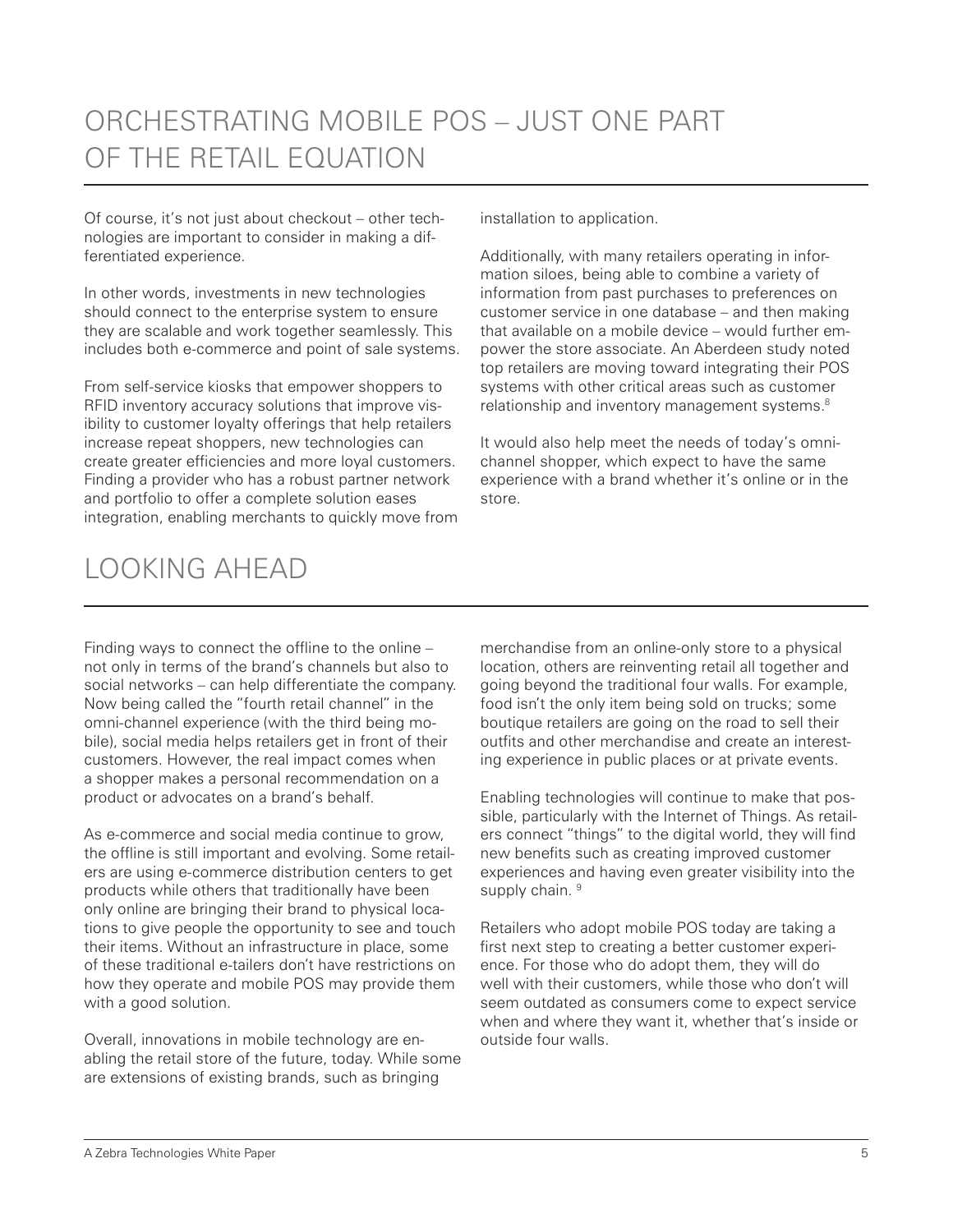1 "Mobile is the New Face of Engagement," by Ted Schadler and John McCarthy, Forrester, February 2012

<sup>2</sup> "Home Depot's \$64 Million Mobile Investment Rolls Out to 1,970 Stores," by Adam Blair, RIS News, December 7, 2010

<sup>3</sup> Craig Conklin, "NFC and the mobile payment initiative," January 17, 2011

- 4 "Making Mobile POS Happen, Five Ways Stores Can Better Compete and Grow," Accenture, 2012
- 5 North American Technographics Retail Online Survey, Q1 2011
- $^{\rm 6}$  "Growing Retail Adoption of Mobile POS," Richa Gupta, Analsyt, VDC Research, July 2011
- 7 "Revolutionize the Customer Experience in Your Store with Motorola Mobile Retail Solutions," Mobility in Retail, Motorola Application Brief
- $^{\text{\tiny{\textregistered}}}$  'The New Point-of-Service (POS): The Core of the Retail Store," Aberdeen Group, December 2010
- 9 "Building Value from Visibility: 2012 Enterprise Internet of Things Adoption Outlook," A Commissioned Study Conducted by Forrester Consulting on behalf of Zebra Technologies, June 2012